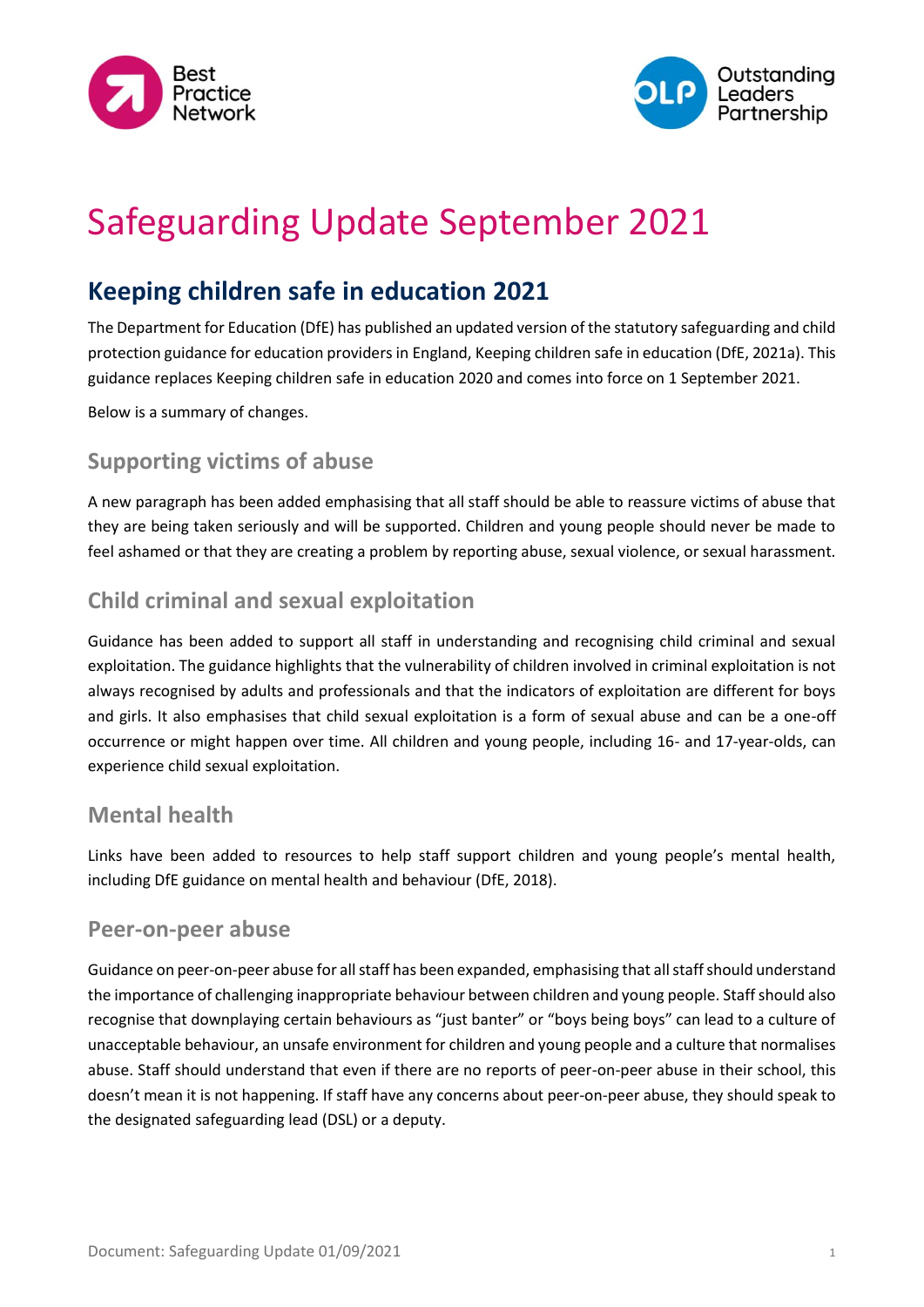## **Serious violence**

New information about risk factors that might increase the likelihood of involvement in serious violence has been added.

Risk factors include:

- being male
- having been frequently absent or permanently excluded from school
- having experienced child maltreatment
- having been involved in offending, such as theft or robbery.

### **Online safety**

Additional guidance has been added to help schools and education providers protect children and young people and educate them on online safety. There should be a whole company approach to online safety, making sure it is reflected in all relevant policies, the curriculum, teacher training, the role of the DSL and parental engagement.

## **Concerns that do not meet the harm threshold**

Governing bodies and proprietors should have policies and processes in place to deal with low-level concerns and allegations that don't meet the harm threshold. Staff codes of conduct and safeguarding policies should explain what a low-level concern is and the importance of sharing concerns.

A low-level concern is any concern that an adult has acted in a way that:

- Is inconsistent with the staff code of conduct, including inappropriate conduct outside of work
- Does not meet the allegations threshold or is not considered serious enough to refer to the local authority designated officer (lado). Examples of low-level concerns could include:
- Being over friendly with children (having favourites)
- Taking photographs of children on their mobile phone
- Engaging with a child one-to-one in a secluded area or behind a closed door
- Using inappropriate sexualised, intimidating, or offensive language

Low-level concerns should be reported to the DSL or a deputy. If there are concerns about a DSL, these should be reported to the Senior Leadership Team.